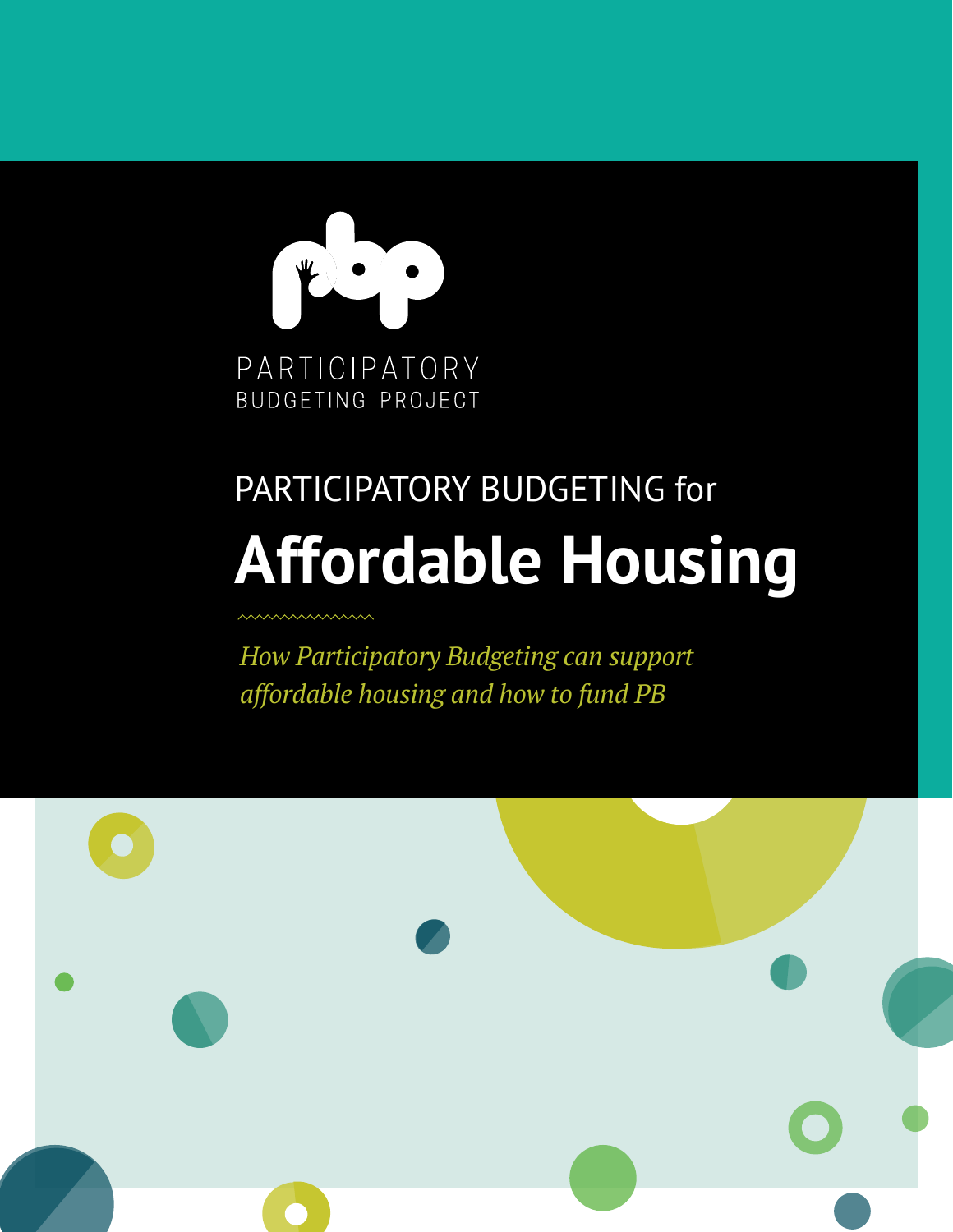# **How participatory budgeting works**

#### PB involves an annual cycle of meeting and voting, integrated into the broader budget decision-making process. Each city adapts PB to its specific needs, but it generally follows these steps:

#### *Design the* **Process** *Brainstorm* A steering committee, representative **Ideas** of the community, creates the rules in partnership with city officials to ensure the process is inclusive and Through meetings and online meets local needs. tools, city residents share and discuss ideas for projects. **PROJECT** Iterate the process and spread the word for next year! *Develop* **Proposals** ./N Volunteers, usually called budget delegates, develop the ideas into feasible proposals, which are then *Fund Winning Cast a* vetted by city experts. **Vote Projects** The city implements the winning Residents vote to divide the available

projects, such as laptops in schools, Wi-Fi in public parks, or traffic safety improvements. The city and residents track and monitor implementation.

budget between the proposals. It's a direct, democratic voice in their city's future.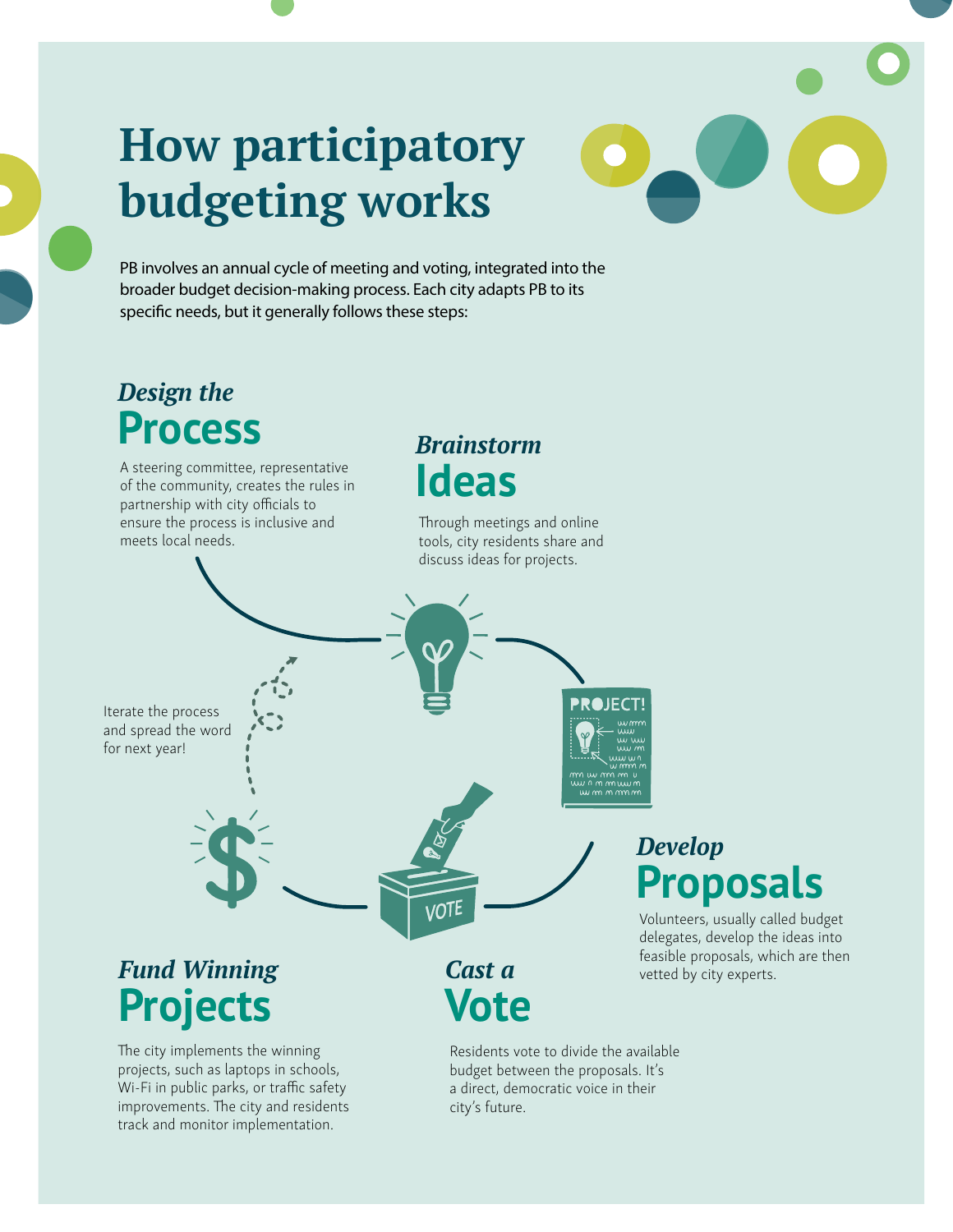# **Affordable Housing & PB: Strategies and Funding**



## Across the US and Canada, affordable housing is a persistent challenge for communities of all sizes.

In New Jersey, for example, as housing prices rise and wages remain low, many New Jerseyans are struggling to find and keep affordable housing. Fifty-two percent of New Jersey renters are "housing burdened," meaning they spend more than 30% of their income on rent—and 33% of owners face the same problem<sup>1</sup>.

Participatory Budgeting (PB) is a democratic process in which community members decide together how to spend part of a public budget. PB has been adopted by over 3,000 cities around the world where processes have resulted in more inclusive political participation, especially by historically marginalized communities and more equitable and effective public spending.

Participatory budgeting (PB) is a tool for letting community members propose and prioritize the projects that can help keep or make their neighborhoods affordable.

*We initially developed this content through a grant with a specific focus on New Jersey, however this content is highly applicable/transferrable to other states.* 

## **Funding for PB focused on Affordable Housing**

A frequent question from government and community leaders is, "Where do we find the money to allocate via participatory budgeting?"

It is important to emphasize that communities do not need "extra" or discretionary funds to implement PB. Rather, even in communities under the tightest of fiscal situations, many existing funding streams are subject to some degree of decision-making discretion (typically exercised by elected officials, agency heads, and or appointed commissions). Municipal charters and grant streams also often typically have requirements for public engagement before major funding decisions are final.

Participatory budgeting is a tool to make this required public engagement more equitable, make tough decisions together with communities, and build early (rather than reactive) buy-in for public projects. In addition to the municipally-derived general funds that have characterized participatory budgeting in New Jersey (and most U.S. PB processes) so far, the following funding streams demonstrate precedent or potential for PB.

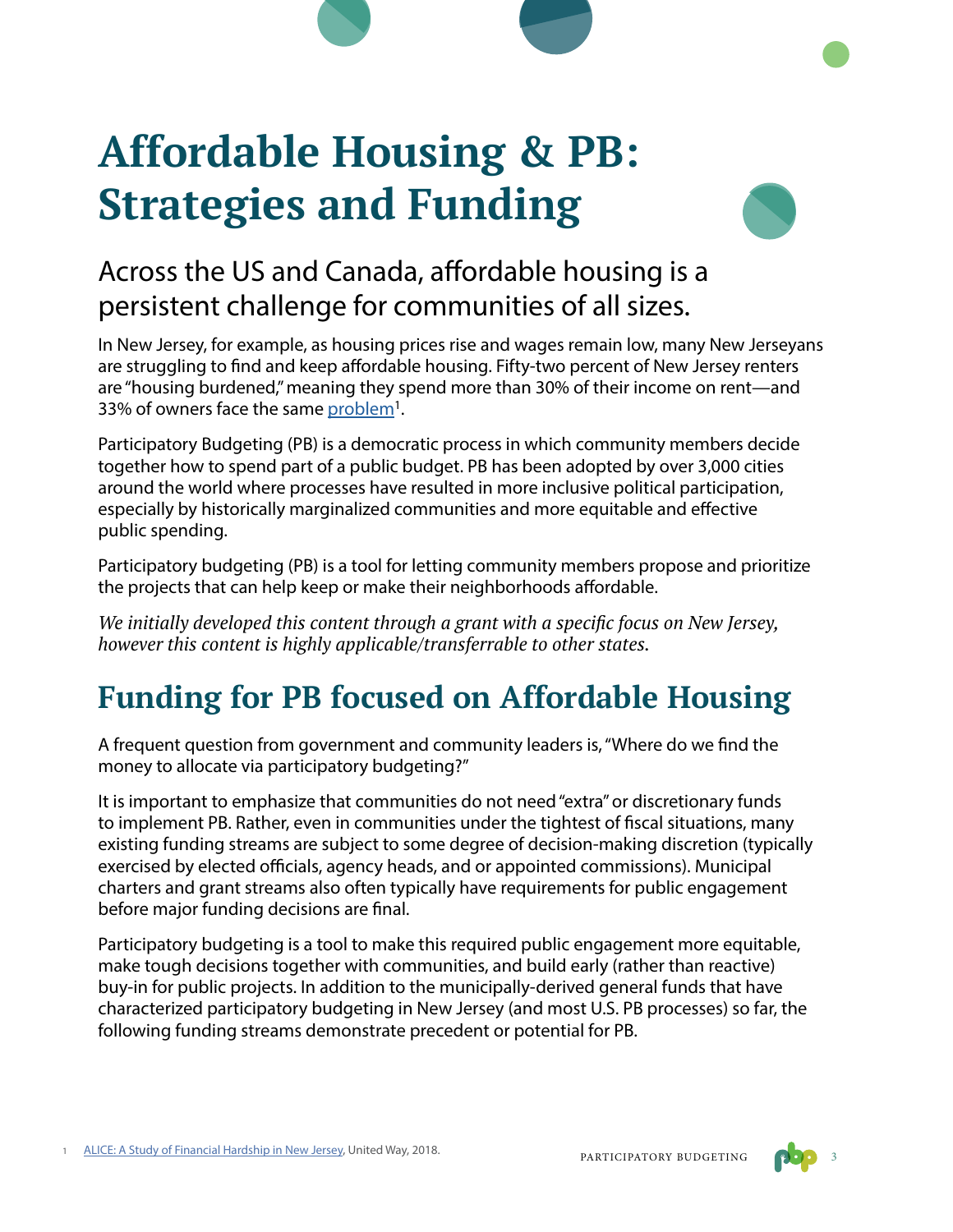

## **Funding streams with participatory budgeting precedent in the U.S.**

Governments and institutions can emulate the experience of communities across the U.S. that have implemented participatory budgeting with non-municipal funds. Some are specific grant types derived from federal sources and locally administered, while others are general funding stream types that are available in New Jersey and other states.

#### **Community and Environmental Planning Grants**

*Government Jurisdiction/Type:* Municipal, Regional

*Eligible Applicants and Purpose:* Municipalities in New Jersey are granted power by the state to enact local land use and infrastructure plans, whether routine (e.g., 10 year municipal general master plans) or specialized plans (e.g., resilience or disaster recovery plans). This includes community or neighborhood master plans and affordable housing planning funds. Community plans are keystones for guiding public officials in how to spend general revenue funds, and what special project funds to apply for from state and federal sources.

*Relevance to participatory budgeting:* Governments typically budget cyclically for planning process funds and/or are eligible for regional, state and federal planning grants to facilitate these processes. One time and recurring community planning processes can use participatory budgeting as one method for governments to make community planning less of an abstract wish list (i.e., How would you improve this community?), and more focused on prioritizing concrete investments and understanding trade offs in long-range development (i.e., How would you spend up to \$20 million to advance resilience in the next 10 years?). While this can mean a longer timeline from public engagement in PB to implementation (PB processes in the U.S. typically run on annual cycles within a specific fiscal year), it also means that community members help set overall priorities early on rather than reacting (often too late to have meaningful decision-power) to specific projects or priorities codified within community plans.

*Participatory budgeting precedents:* California Department of Transportation's Sustainable Transportation Grants to metropolitan planning organizations (many at municipal or county level)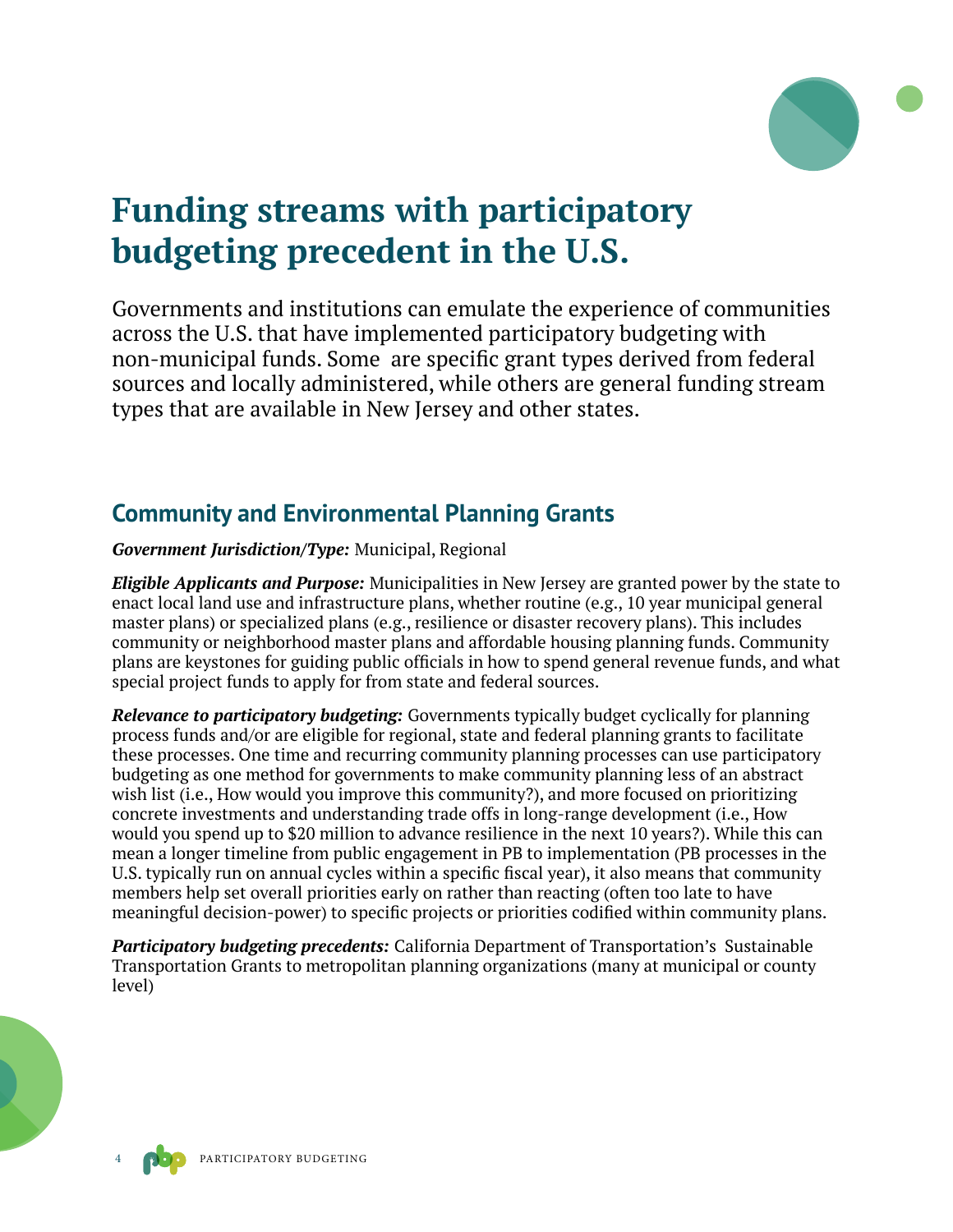### **Community Development Block Grants (CDBG)**

*Administrator:* [US Department of Housing and Urban Development](https://www.hud.gov/program_offices/comm_planning/communitydevelopment/programs) (HUD) for [NJ entitlement](https://www.hud.gov/states/new_jersey/community/cdbg)  [communities](https://www.hud.gov/states/new_jersey/community/cdbg); New Jersey Department of Community Affairs (DCA) for [non-entitlement](https://www.nj.gov/dca/divisions/dhcr/offices/cdbg.html)  [communities](https://www.nj.gov/dca/divisions/dhcr/offices/cdbg.html)

*Government Jurisdiction/Type:* Municipal, County

*Eligible Applicants and Purpose:* Grants are split among States and "entitled" cities and counties. Entitled cities and counties include principal cities of [Metropolitan Statistical Areas](https://www.census.gov/programs-surveys/metro-micro/about.html)  (MSAs), other metropolitan cities with populations of at least 50,000, and qualified urban counties with populations of at least 200,000 (excluding the population of entitled cities). Over the period of the grant, no less than 70% of the funds must be used to benefit low- and moderate-income people. In addition, all activities must meet one of the national goals of the program: benefit low- and moderate-income persons, prevention or elimination of slums or blight, addressing community development needs having a particular urgency because existing conditions pose a serious and immediate threat to the health or welfare of the community for which other funding is not available.

*Amount Available:* \$86 million to entitlement communities, \$6.8 million for state allocation to non-entitlement communities in New Jersey state fiscal year 2020 (\$3.3 billion nationally in 2019)

*Application Timeline:* States allocate their grants to entities according to schedules they set. Entitlement grants can be over a 1, 2, or 3-year period per application as decided by the applicant.

*Relevance to participatory budgeting:* HUD requires all CDBG grantees to conduct public participation activities to inform the allocation of grant funds. [DCA stipulates](https://www.nj.gov/dca/divisions/dhcr/offices/docs/sccdbg/cdbgcphandbk.doc) that "These procedures should facilitate the participation of low and moderate income persons where CDBG assistance is proposed or CDBG funds are being expended." Participatory budgeting is a [HUD-recommended](https://www.hudexchange.info/programs/participatory-budgeting/) method to fulfill these requirements.

*Participatory budgeting precedents: [Oakland, CA](https://pboakland.org/page/about); Niagara Falls, NY* 

### **Community Services Block Grants (CSBG)**

*Administrator:* New Jersey [Department of Community Affairs](https://www.nj.gov/dca/divisions/dhcr/offices/comact.html) (DCA)

*Government Jurisdiction/Type:* Municipal, County, Regional

Eligible Applicants and Purpose: States receive block grants according to a [statutory formula](https://www.acf.hhs.gov/ocs/programs/csbg/about)  [via the US Department of Health And Human Services](https://www.acf.hhs.gov/ocs/programs/csbg/about). Awards fund agencies for provision of health, education, employment and housing and other services to the low-income population of New Jersey. Ninety percent of the annual allocation must go to designated community action agencies (CAA's), who must develop a community needs assessment.

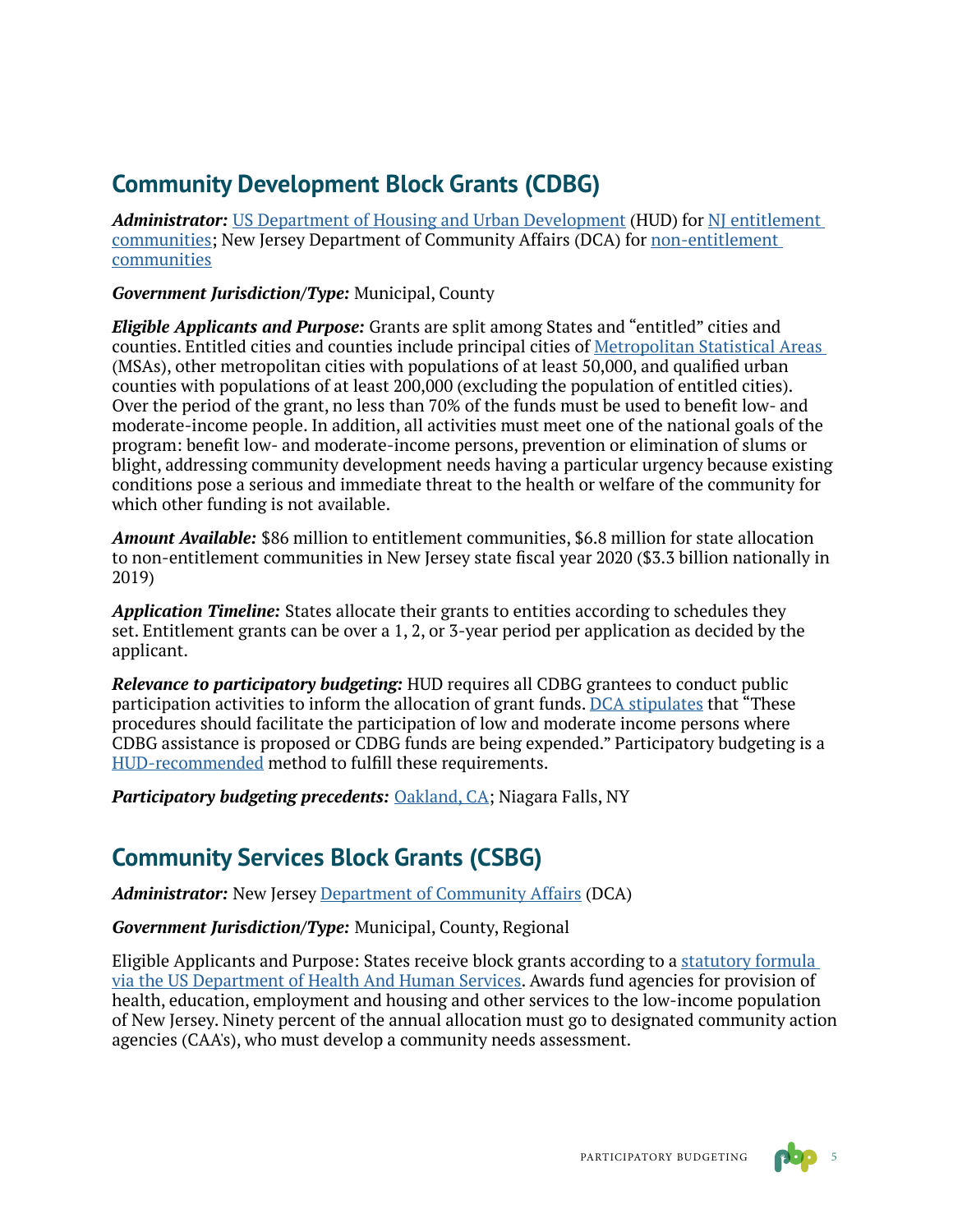*Amount Available:* \$35 million in New Jersey for fiscal years 2019-2020 (\$725 million nationally in 2019)

*Application Timeline:* State applications for funding are due September 1st of the year prior to the fiscal year in which the grant will begin. States can apply for one- or two-year grants. Once grants are disbursed, the application process and timeline for entities receiving those funds varies by state.

*Relevance to participatory budgeting:* Many CAAs in New Jersey are municipal entities and/or serve specific municipalities with diverse populations. PB is one method by which CAAs could conduct equity-centered community outreach for this needs assessment. NJ DCA encourages "innovative programming" through CSBG grants, including community gardens, child and senior care, community organizing, and local community planning. NJ DCA also offers technical assistance to CAAs; capacity building for PB could be an eligible technical assistance activity.

*Participatory budgeting precedent: [Rochester-Monroe Anti-Poverty Initiative](https://www.pbcan.org/issues/affordable-homes/) (NY) where* residents funded emergency housing and tiny homes for those in need of affordable housing options.

#### **Taxes and Bonds for Dedicated-Use**

*Administrator, Jurisdiction, Eligible Purposes, Amount, and Timeline* vary by taxing or bonding mechanism. Examples include Affordable Housing Trust Funds (via local development fees)

*Relevance to participatory budgeting:* Elected officials and constituents alike are often reluctant to raise taxes or issue large bonds, even when required for fiscal solvency or to address major infrastructure and social issues. Participatory budgeting can help build public trust and buy-in for tax and bond increases by giving residents a say in how new revenues are spent. This can be particularly effective for very large revenues set aside by law for a specific purpose such as infrastructure trusts and bonds.

*Participatory budgeting precedents:* Vallejo, CA - sales tax; [Atlanta, GA](https://cityspeak26-dot-protocord.appspot.com/) - Transportation Special Purpose Local Option Sales Tax (TSPLOST)

#### **Tax Increment Financing**

*Administrator:* New Jersey Economic Development Authority

*Government Jurisdiction/Type:* Municipal (within a Revenue Allocation District)

*Eligible Applicants and Purpose:* In Tax Increment Financing (TIF), local government incentivizes developers to make desired improvements within a designated Revenue Allocation District. The government then uses the "increment" of subsequent increases in local property taxes to pay for incentives and ongoing development. Usually, TIF is used to fund infrastructure

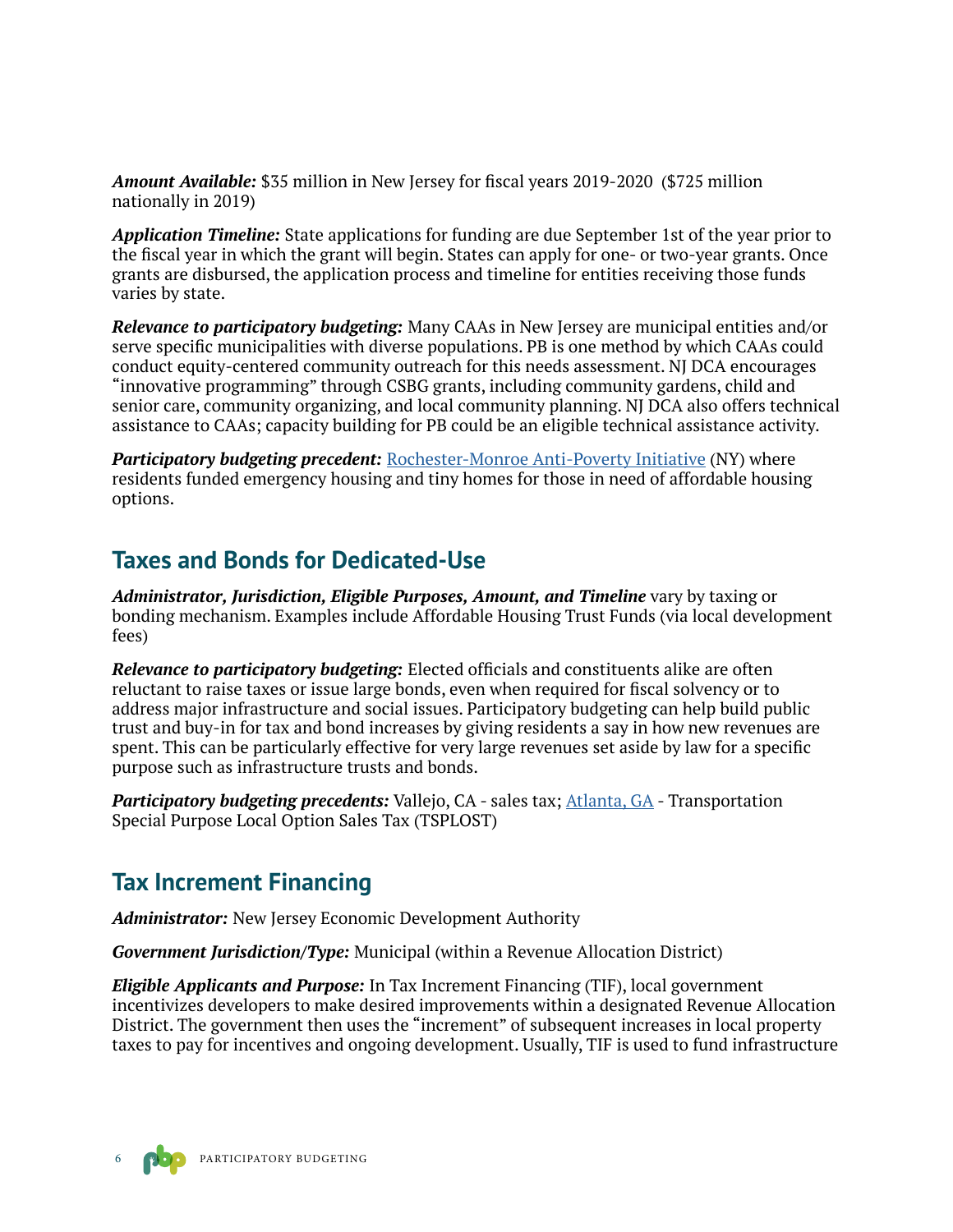improvements, but in certain states it can be used for other development-related expenses, such as land acquisition or planning expenses. In New Jersey, TIF is called the [Economic](https://www.njeda.com/large_business/economic_redevelopment_growth)  [Redevelopment and Growth Program](https://www.njeda.com/large_business/economic_redevelopment_growth).

*Amount Available:* Tax credits can be for up to \$718 million for a given project depending on its type. Future revenue increments will vary based upon local tax receipts.

*Relevance to participatory budgeting:* TIF mechanisms are often criticized as redirecting and depleting municipal general funds, particularly when TIF district boundaries encompass rapidly developing areas that are already affluent or are gentrifying. While participatory budgeting does not fully remedy or absolve this valid critique of TIF, it can be a tool for historically marginalized residents to bring a measure of transparency and accountability to a portion of TIF allocations. PB for TIF can be a method for residents to prioritize investing in affordable housing to help stabilize communities.

*Participatory budgeting precedent:* [Chicago, IL](https://www.pbcan.org/issues/climate-resilience/)

# **Funding streams with participatory budgeting potential**

Participatory budgeting can be applied to any funding stream where public officials or institutional leaders have some degree of discretion over how funds are spent. This discretion may occur after funds are disbursed to a local jurisdiction for allocation (e.g., block grants, community funds), or before communities apply for specific project funds (e.g., infrastructure project grants and loans). The following funding streams are available in New Jersey and many other states across the United States.

### **Anchor Institution Community Benefit Funds & Partnership Grants**

*Administrators & Jurisdictions:* Municipalities with hospitals, colleges and universities, major cultural institutions

*Eligible Applicants and Purpose:* Many hospitals, colleges and universities, and other anchor institutions are required to engage in activities that benefit the communities in which they are located in order to qualify for tax exemptions or receive certain development grants.

*Relevance to participatory budgeting:* At their best, anchor institution funds can be win-win deployments of resources for flexible uses, ranging from healthy built environment investments including housing support to grassroots social supports (e.g., youth anti-violence organizing,

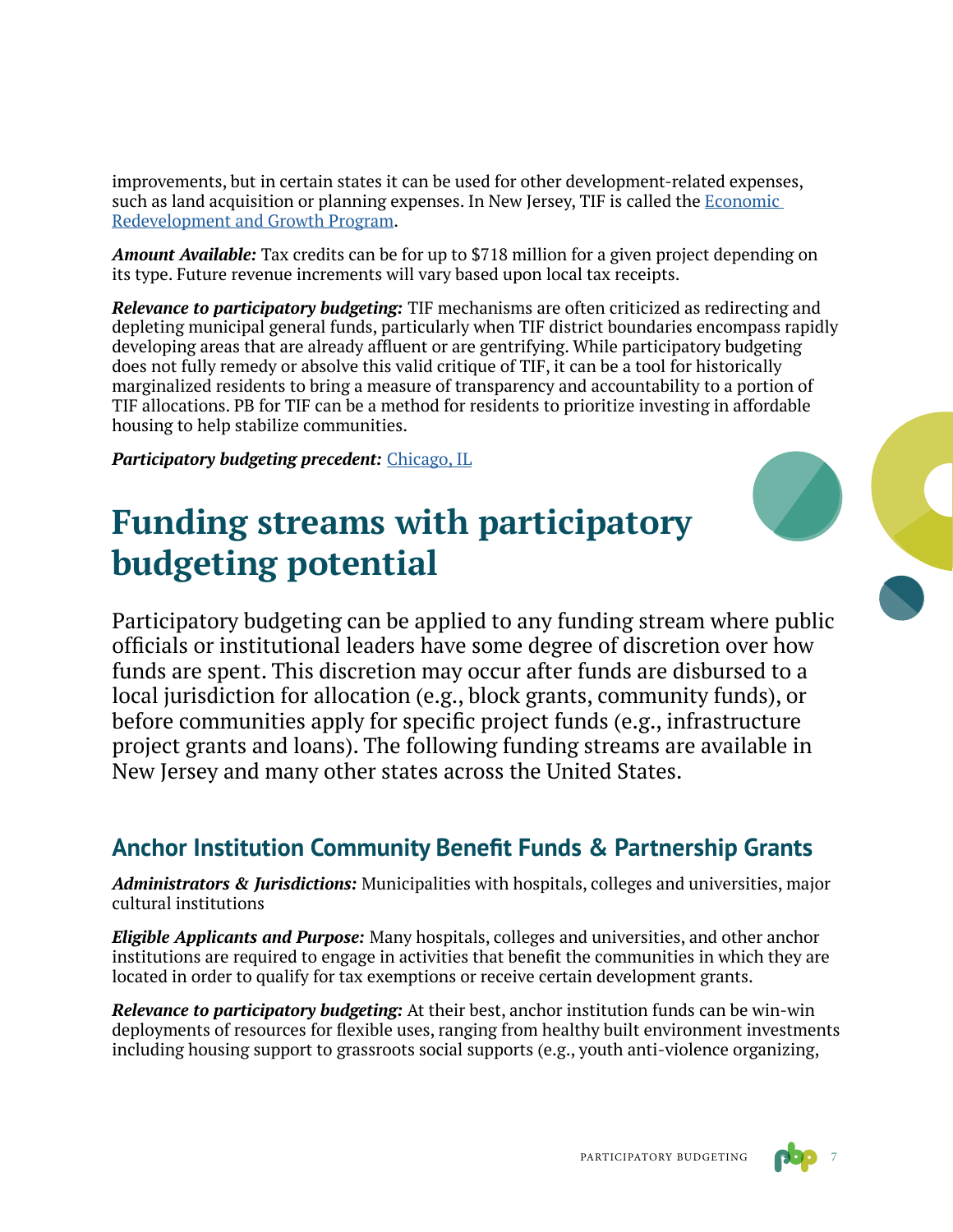arts programs, community-led research, etc). However, often the outreach and education efforts that guide community benefits and partnership deployment can lead to well-meaning but underutilized programs that do not effectively reach the more disadvantaged members of a community. Participatory budgeting can allow communities to decide how to best deploy benefits funds most effectively in the community. Currently, New Jersey is leading the way on providing incentives to hospitals to invest in affordable housing across the state.

#### **Community Benefits Agreements (CBA)**

*Government Jurisdiction/Type:* Municipality, Economic development agency, Nonprofit

*Eligible Applicants and Purpose:* A Community Benefits Agreement is a project-specific contract signed by community groups and developer(s) that require the developer(s) to provide amenities and/or mitigations to the community as a part of a given development project. In return, the community groups typically agree to support, or at least not oppose, the project. The developer may directly spend funds or provide in-kind services to implement agreed upon amenities/mitigations, and/or they may set aside a specific dollar amount to be re-granted by a local government agency or nonprofit organization. Local organizations can apply to receive CBA dollars to implement relevant projects and services.

*Relevance to participatory budgeting:* CBAs are typically associated with more controversial projects, and are often criticized for a lack of transparency in negotiation (i.e., who determines what the benefits are) and in administration (i.e., who holds the funds and/or holds the developer(s) accountable). In particular, residents may contest who is qualified to negotiate or administer a CBA on behalf of "the community" in a representative, equitable manner.

Participatory budgeting can be a tool to offer transparency in what is often an opaque process. This could occur during the negotiation of a CBA; PB can help set relative priorities to be included in a CBA, and/or a provision can be included to require a future PB process for a portion of CBA funds.

PB can also help resolve tensions and disagreements for existing CBAs that have unspent. Often CBA spending does not have a specific spend down timeline, and can be impaired by lack of re-granting infrastructure by the administering entity and/or competing interests of community groups who may or may not have been involved in the original CBA negotiation. CBAs have been used in gentrifying communities to ensure long-time residents can capture some of the new investments coming into their communities and divert a portion of these funds towards development projects identified by community organizations and residents.

PARTICIPATORY BUDGETING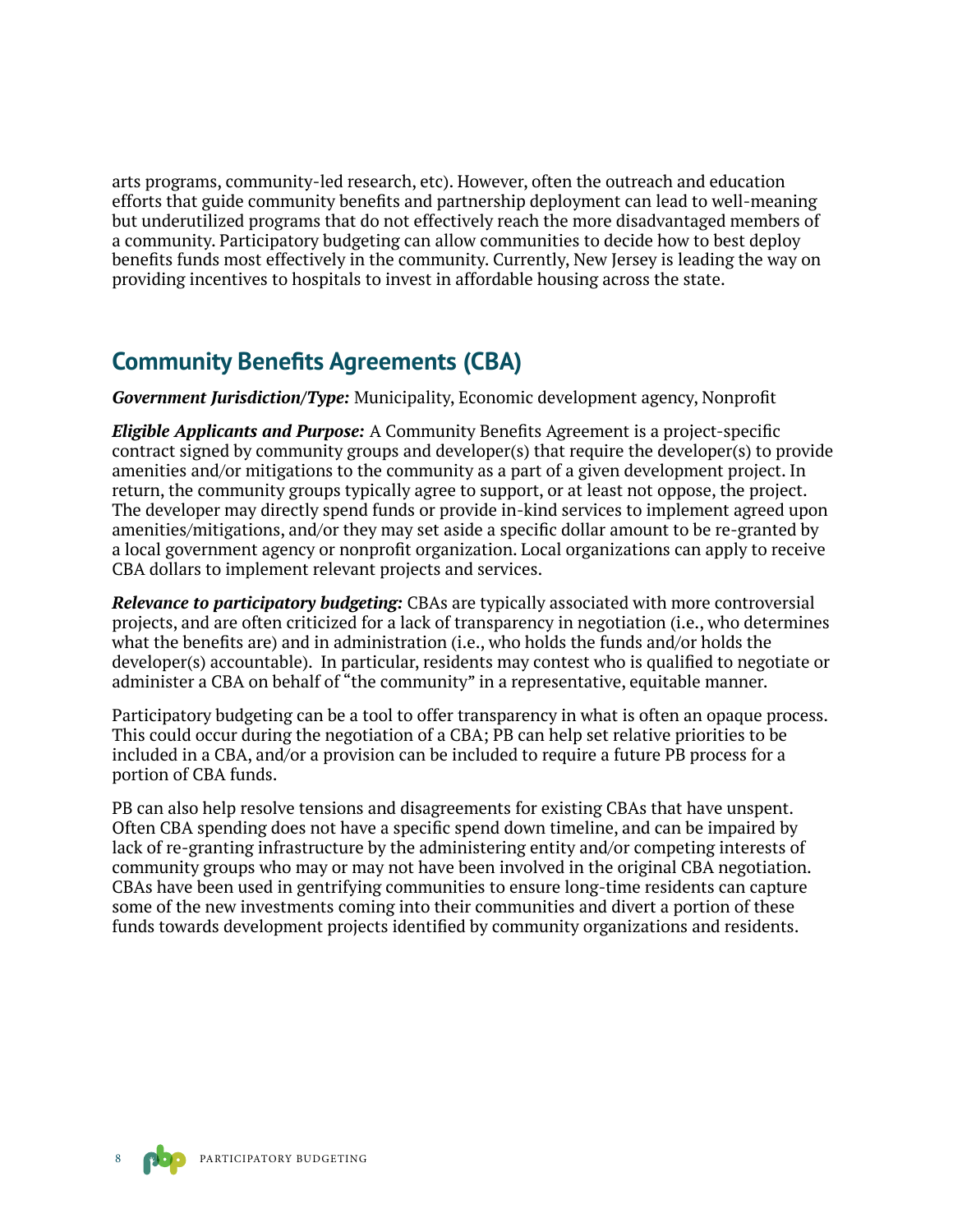### **Payment in Lieu of Taxes (PILOT)**

#### *Government Jurisdiction/Type:* Municipality

*Eligible Purposes:* Payment in Lieu of Taxes agreements are agreements in which an entity pays a certain amount directly to a government rather than paying taxes. In the United States, there are several types of PILOT agreements possible, such as:

- Agreements in which the federal government or a nonprofit entity (e.g., college or university) pays local governments to offset tax revenue lost from tax-exempt lands.
- Agreements in which a developer pays less than they would have in taxes in exchange for the construction of a facility that provides some public benefit.

PILOT funds may be directed to the general fund of a municipality, or may have specific restrictions for their use (i.e., within geographic boundaries that include the PILOT-paying entity).

*Relevance to participatory budgeting:* Similar to TIF funds, PILOT funds paid by tax-exempt entities could be used by governments to fund participatory budgeting processes if dollars must be used within specific geographic boundaries.

PILOT agreements funded by developers are often subject to similar transparency critiques as CBAs, with the additional issue that these PILOT agreements (like TIF districts) reduce general local tax revenues. PB can be used as a tool for community members to assess and prioritize the relative fiscal merits and trade offs of PILOT agreement-funded "public benefits" (e.g., relative importance of the public benefit vs other community needs, market value if a service were provided or purchased by the local government, vs. at cost/in-kind provision by a developer). An affordable housing set-aside could be a well-aligned and appealing priority for a PILOT-funded project.



## **PB Resources and Case Studies**

Find more PB resources, learn more about current and possible uses of funding for PB that addresses affordable housing, and read more case studies from real PB processes, visit [www.pbcan.org](http://www.pbcan.org).